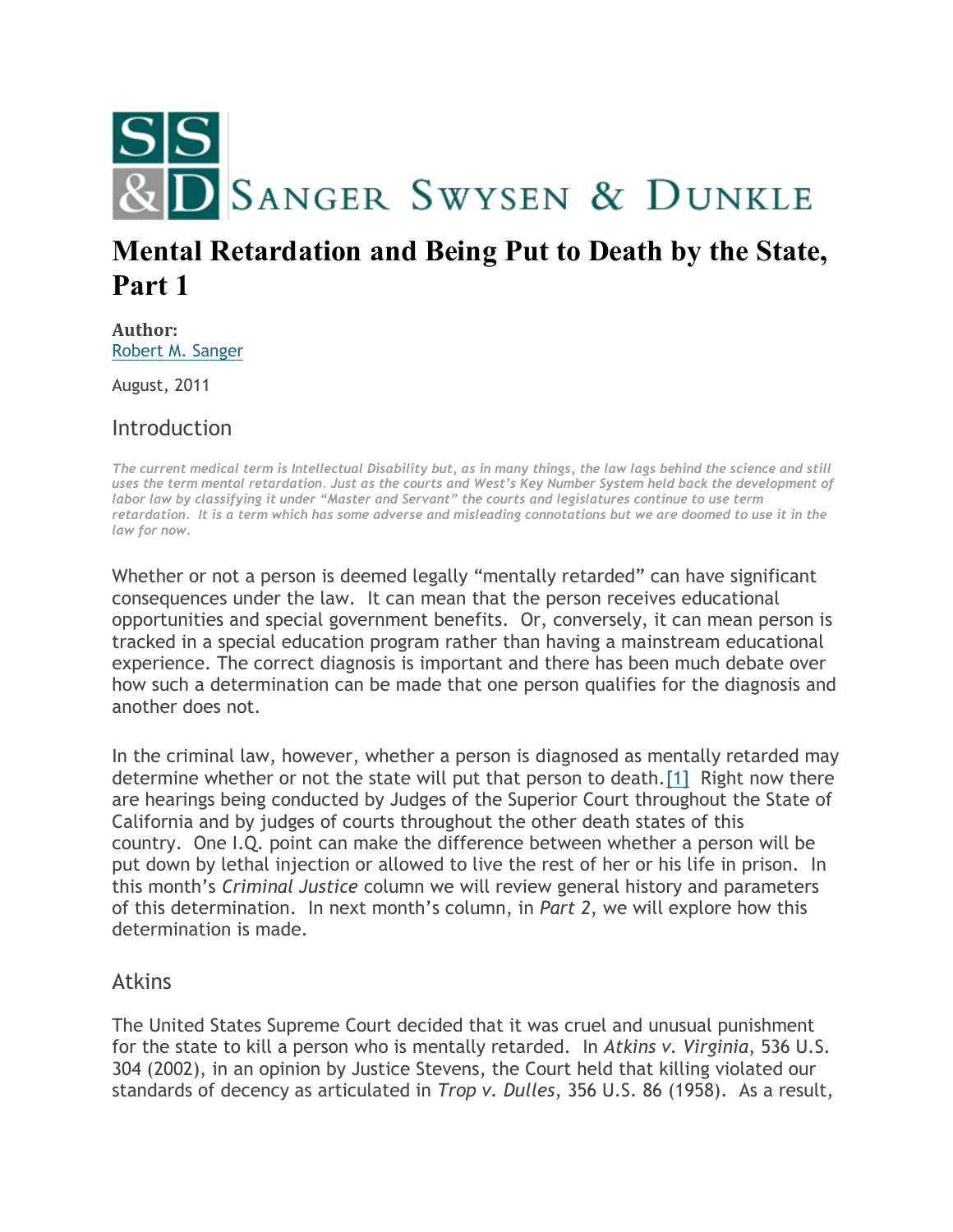the Eighth Amendment to the Constitution, made applicable to the states and the people by the Fourteenth, prohibits the practice. As a result, if a condemned inmate raises the issue, the courts are required to determine whether or not the inmate is retarded under the law before putting him or her to death.

Of course, the United States has clung onto the death penalty itself even though it is considered an abomination by the rest of the Western world. It is outlawed entirely in the European Union and the United States is one of the leading countries in executing people, along with China and Iran. And it comes at a great human and economic expense. There have now been hundreds of documented wrongful convictions and hundreds more that will never be detected even after the innocent people are killed. Moreover, to even keep the number of innocent people convicted to the numbers we have now, the financial cost is astronomical. Some states have finally come to the conclusion that their death penalty should be repealed with permanent imprisonment being the sentence for those convicted of capital type crimes.

But the courts have been making death procedurally easier to impose or, at least, have made the barriers to reviewing death sentences even more substantial.<sup>[2]</sup> The Supreme Court of the United States has even made the shocking statement that actual innocence is not a sufficient ground for review of a death sentence[.\[3\]](#page-5-0) But, as in *Atkins,* the Court has made some restrictions as to whom may be executed.

Back in 1986, the Supreme Court held in *Ford v. Wainwright*, 477 U.S. 399 (1986), that executing a prisoner who becomes insane on death row constitutes cruel and unusual punishment in violation of the Eighth Amendment. If someone is so mentally disturbed that they cannot understand that they are being executed or understand, in some general sense, why they are being executed, it seems pointless. Executions are supposed to be a form of punishment and punishment requires that there be some sort of understanding on the part of the person being punished as to what is happening and why. Otherwise, execution would not be distinguishable from some sort of cleansing system[.\[4\]](#page-5-1)

After *Atkins*, in *Roper v. Simmons*, 543 U.S. 551 (2005), the Court held that it is unconstitutional for the state to execute minors. People who were under the age of 18 at the time of the offense can be permanently imprisoned for murde[r\[5\]](#page-5-2) but cannot be executed. The Court took note of the attitude of the rest of the world on this and also considered, again, the purpose of death as a punishment. The Court noted that minors have not fully developed as adults. They do not have the mental capacity to have fully appreciated the nature and consequences of their acts.

So the *Atkins* case fits into this line of cases rejecting execution of people who do not have the full capacity to appreciate what they did or why they did it. We do not punish people with limited mental capacity, or minors or the insane in the same way we punish those who can reflect and make intelligent choices and appreciate that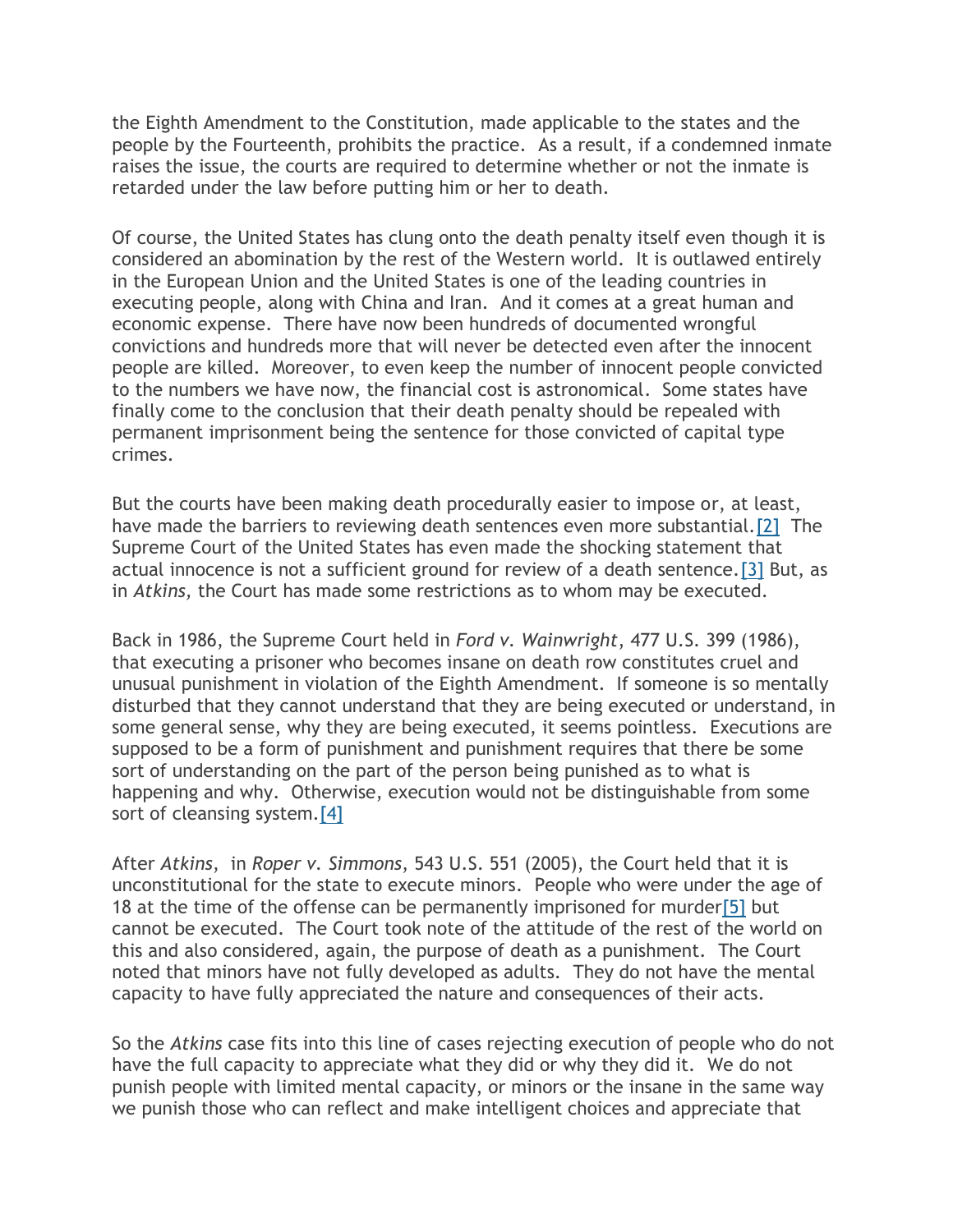they are being punished. Instead, the state can lock them up for the rest of their lives.

Parenthetically, it is also true that there have been a number of people with mental retardation who have been condemned to death and years later exonerated and the real killer identified. It seems that people with retardation are more vulnerable to being falsely accused, to being set up by informants and to making false confessions. Besides being philosophically inappropriate to kill the retarded, it is prudent to leave them alive in case it is determined someone else really committed their crime.

In any event, it is now a binary switch – mentally retarded, not executed; not mentally retarded, executed. As a result, we have "*Atkins* hearings." Some cases are remanded years or decades after the alleged crime to determine if the defendant is mentally retarded. Other cases go to an *Atkins* hearing before trial or immediately after a death verdict. During these hearings, the lawyer for the defendant presents evidence to a judge alone. The evidence may include lay witnesses with anecdotal testimony about adaptive behavior and testimony from neuropsychologists and other experts about testing and their opinions. The prosecution calls other witnesses and their own experts. At the end, the judge decides which way that binary switch is activated.

## Where Does the Switch Activate

There are a few determinations in the criminal law by which one set of human beings decides whether another will live or die. Generally, the decision to kill a prisoner is to be made by a jury, having all of the mitigating evidence available. It cannot be arbitrary or automatic[.\[6\]](#page-5-3) It seems unusual that a death determination would be based on arbitrary criteria, like age, for instance. The idea that a person will not be killed if she or he was 17 years and 364 days old at the date of the offense but that another will be killed for being one day older seems foreign to the current jurisprudence. However, if one can accept that a switch as arbitrary as age, the idea of mental retardation is also arbitrary but is also troubling on another level.

Using metal retardation as a switch to determine death or permanent incarceration, supposes that a judge can decide where the line is to start with and that is not the case. Mental retardation cannot be determined with that sort of accuracy demanded of close cases for a variety of reasons.

The actual clinical determination of mental retardation involves a complex analysis of a number of factors. It is a clinical judgment based on imperfect testing, an analysis of adaptive functioning deficits and some historical reconstruction. In the next month's *Criminal Justice* column we will explore the nature of the determination in more detail as it is made by clinicians and as relied upon in courts today. For now, it will suffice to say that the United States supreme court in *Atkins* adopted the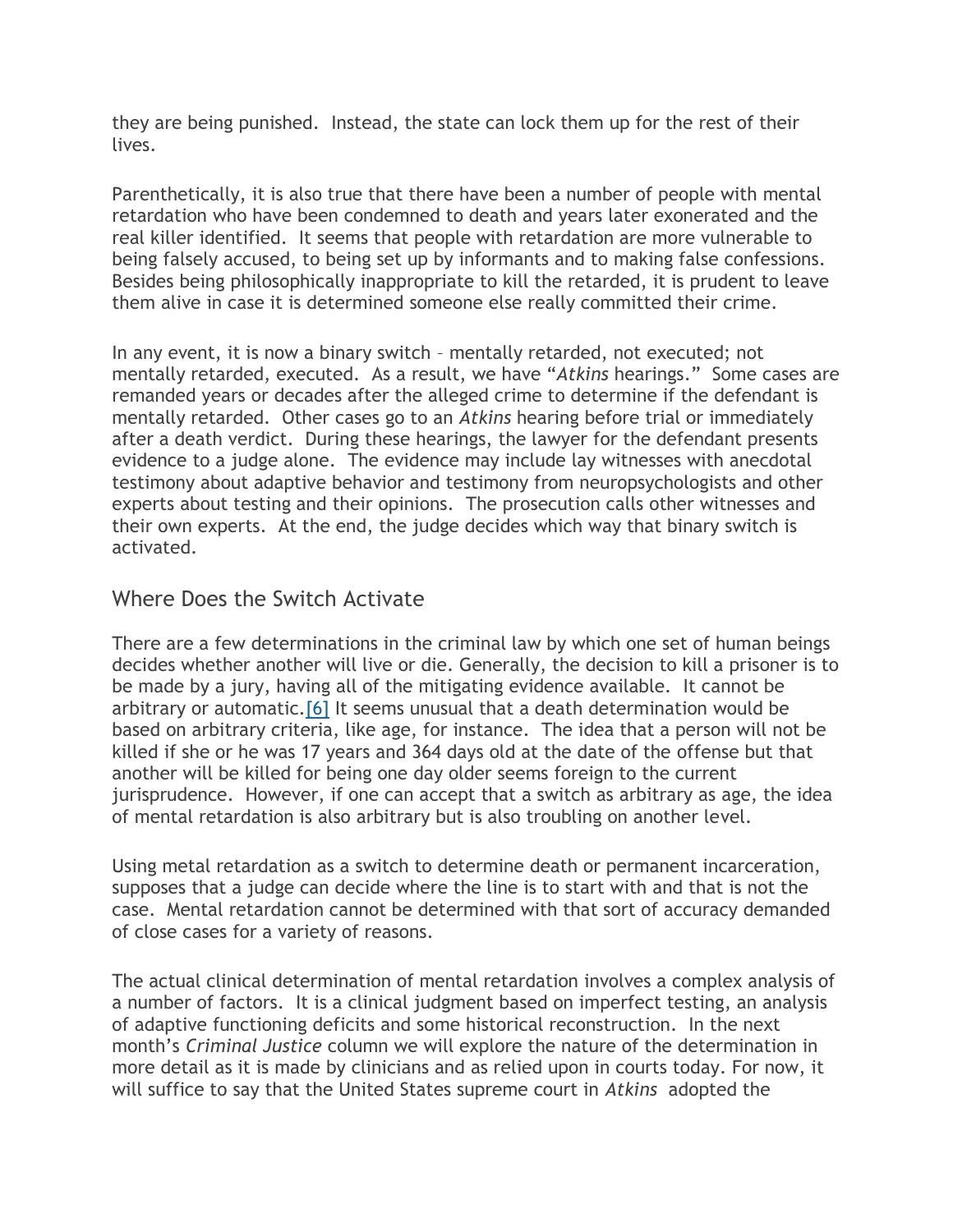definition in the 1992 version of the Manual issued by American Association for the Mentally Retarded (AAMR) and the California Courts have recognized the 2002 version of the AAMR Manual. We now have a 2010 version of the Manual issued by the same scientific group but with the new name, American Association for Intellectual and Developmental Disabilities or AAIDD.

While the clinical criteria may differ, the definition of mental retardation involves three elements found under all three of these AAMR/AAIDD Manuals. Those elements are also recognized by the California Penal Code Section 1376 and by the American Psychiatric Association in its Diagnostic and Statistical Manual (now the DSM IV-TR) as well as other sources around the world. The three elements are 1) limitations in intellectual functioning; 2) deficits in adaptive functioning; and 3) onset before age 18. There has been progress in understanding more about these first two elements over the years and there are some refinements in the clinical criteria that should be considered in making a diagnosis.

First, the intellectual functioning element has generally been the subject of IQ testing. Forty years ago, the cut off for mental retardation was considered to be 70. It was recognized that testing was not absolutely accurate and varied from instrument to instrument based on norming and other factors. In recent decades, much work has been done to create more sensitive tests and to norm them in a comprehensive fashion. The accepted criteria for test results to satisfy this element is two standard deviations below the norm. This is accepted to be in the 70 to 75 Full Scale IQ range. We will go into this in more detail next month. There is no bright line here and, given the limitations of testing, there cannot be.

Second, the adaptive functioning deficits element is to be considered in conjunction with the findings on the limitations on intellectual functioning. In the1992 AAMR Manual, there were ten arbitrary categories of which a person had to show adaptive functioning deficits in two. In the 2002 and 2010 AAMR/AAIDD Manuals there are three domains with a greater number of sub-categories. There is a requirement that there be significant deficits within one domain. Some of these adaptive behavior deficits can be scored on standardized tests. Others are more subjective. Yet others are the subject of administering an instrument to family members and people who knew the subject growing up. Essentially, the criteria for this element are whether there is a significant deficit in adaptive behavior as expressed in 1) conceptual, 2) social, or 3) practical adaptive skills. Again, we will go into this more in next month's column.

Third, the element of onset before age 18 seems to be fairly straightforward. It would eliminate, for instance, someone suffering an illness after age 18 that cause intellectual limitations and adaptive deficits. While this may be entirely arbitrary when deciding whether a person should live or die, it made sense as a diagnostic tool for chart notes and patient planning. The problem for the application of the onset before age 18 as a legal element is that we are often dealing with adults, maybe even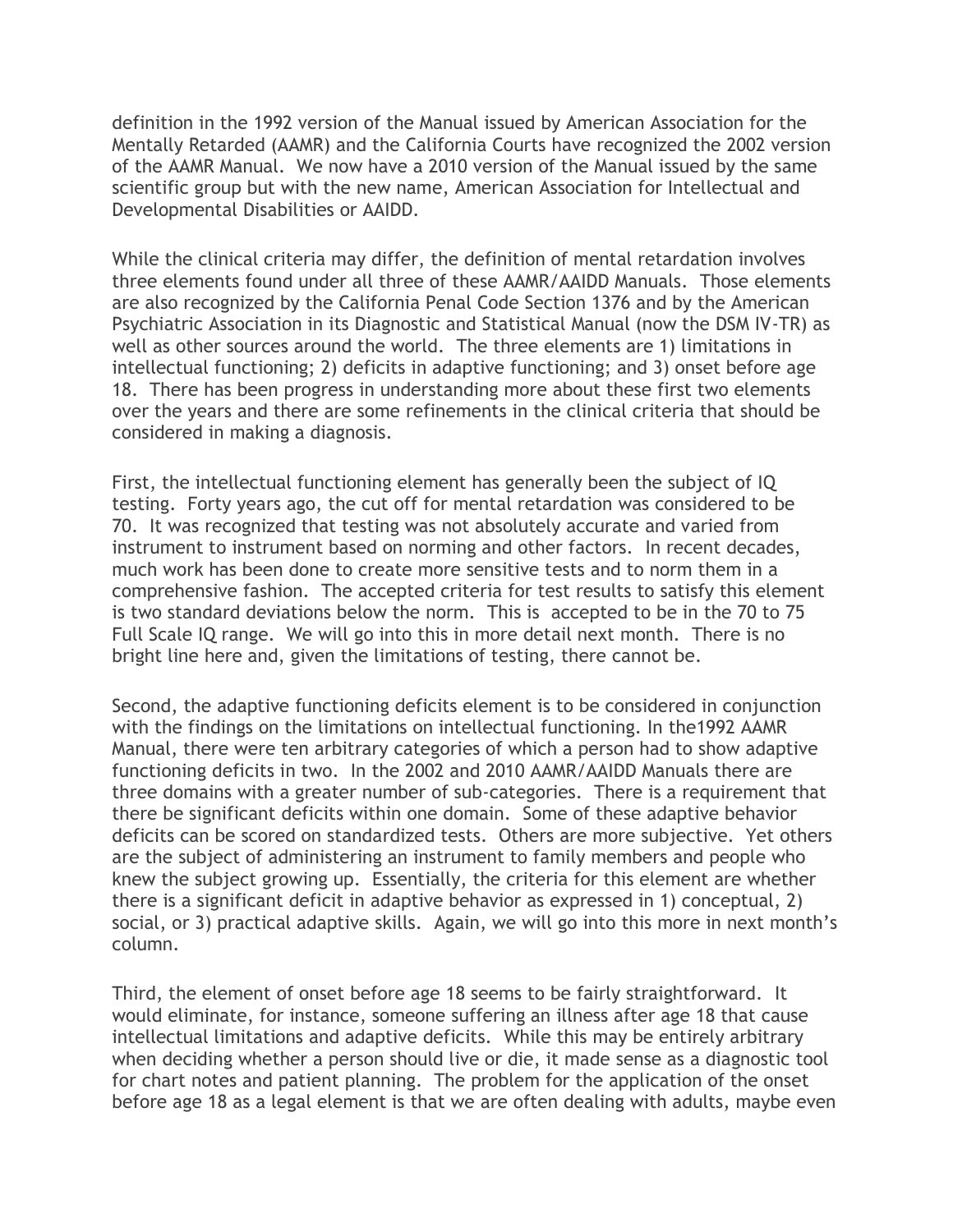in their fifties, sixties or seventies, who may or may not have had adequately normed and valid testing before age 18 and who may not have witnesses available to their functioning before they turned 18. They may also have subsequent trauma or be subject to dementia or even mental illness that makes testing difficult.

Nevertheless, with all of these concerns, there is a valid scientific basis to evaluate all three elements and to use the diagnostic criteria in order to make a determination of whether a person is or is not mentally retarded. In many cases, there will not be a question as to whether a person activates the switch because the evidence is strong in one direction or the other. However, due to human fallibility, the competitive nature of prosecution and defense and the ambiguousness of evidence in close cases, this is an area in which we are seeing and will see extensive litigation.

## **Conclusion**

We will resume with this analysis in more detail in Part 2 of this *Criminal Justice* column. Like many things in the law, this becomes a battle of experts. The Attorneys General and District Attorneys who want to have the defendant put to death can call into question the testing, the observations and the ultimate conclusions of historical experts and observers as well as current experts now brought forth on behalf of the defendants. The defendant has the burden of proving by a preponderance that he is mentally retarded and her or his lawyers are often trying to cobble together a lost and destroyed record or to recreate the recollections of people who have long forgotten or are unavailable or even dead.

As we will see next time, this is an interesting process. The testing and the norming and interpretation of the tests are critical to getting even a ballpark idea of a person's FSIQ. The anecdotal and tested aspects of adaptive functioning are also complicated and intriguing. The reconstruction of the historical record is often a challenge. We will also discuss briefly the etiology of mental retardation and the incredible new research into genetics and epigenetics. Even for those who do not do death cases, the changing understanding of the scientific community regarding mental retardation is fascinating.

<span id="page-4-0"></span><sup>[1]</sup> It may also determine whether or not a misdemeanor should be diverted pursuant to Penal Code Section 1000.20 *et seq*. where the defendant is a client of the regional center or whether juvenile or criminal proceedings should be adjourned pursuant to Welfare and Institutions Code Section 6512 if commitment proceedings are initiated. However, here, we will be concerned with the implications for the execution of a defendant convicted of a capital crime.

<span id="page-4-1"></span><sup>[2]</sup> The jurisprudence, if it can be called that, under AEDPA and other judicial and statutory procedural bars has become more restrictive. The procedural maze of post-conviction relief is almost unintelligible to anyone but those few lawyers who are versed in this arcane field.